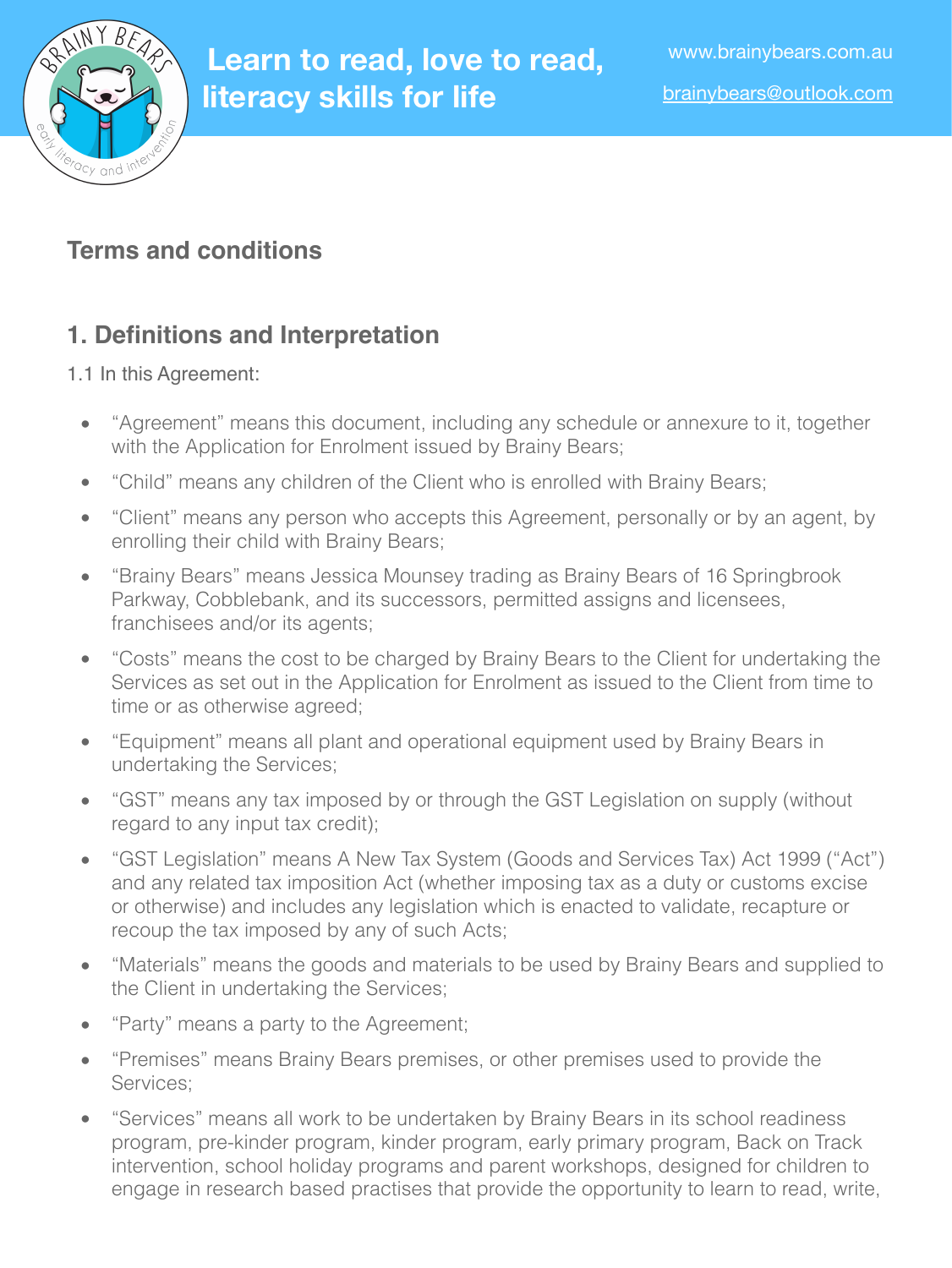and spell, and parents to grow and learn about phonics and the reading process, it also includes any other services reasonably required by the Client and agreed to by Brainy Bears.

- 1.2 Parties
	- 1.2.1 If a Party consists of more than 1 person, this Agreement binds each of them separately and any 2 or more of them jointly;
	- 1.2.2 An obligation, representation or warranty in favour of more than 1 person is for the benefit of them separately and jointly; and

# **2. Provision of Services**

2.1 The Services to be carried out by Brainy Bears will provide your child with the opportunity to learn the foundational skills for reading, writing and spelling.

2.2 Brainy Bears will carry out the Services to the best of its ability.

2.3 The Services will be carried out at the Premises.

2.4 You acknowledge that bookings are subject to availability and an offer of enrolment by Brainy Bears. Brainy Bears reserves the right to cancel, with a full refund offered, any Services that do not meet the minimum enrolment requirements (Services must have a minimum of 3 enrolments to proceed).

2.5 You acknowledge that any session may be cancelled for any reason, without refund, by Brainy Bears. The Client will be notified by email or text message in advance.

2.6 Should the Child fail to attend any class for any reason, the Client will not be entitled to a refund unless determined otherwise at the express decision of Brainy Bears.

2.7 Term dates will be notified to you from time to time as determined by Brainy Bears.

# **3. Acceptance of offer**

3.1 This document and the Application for Enrolment comprise an offer to enter into an Agreement with you. If you accept this offer you will be regarded as having entered into an Agreement with Brainy Bears. This means you will be bound by the terms and conditions set out in this document, including being billed in accordance with it. Acceptance may be by any one of the following means:

3.1.1 signing and returning a copy of the Application for Enrolment; or

3.1.2 giving us instructions after receiving this document; or

3.1.3 contacting Brainy Bears and advising of your acceptance.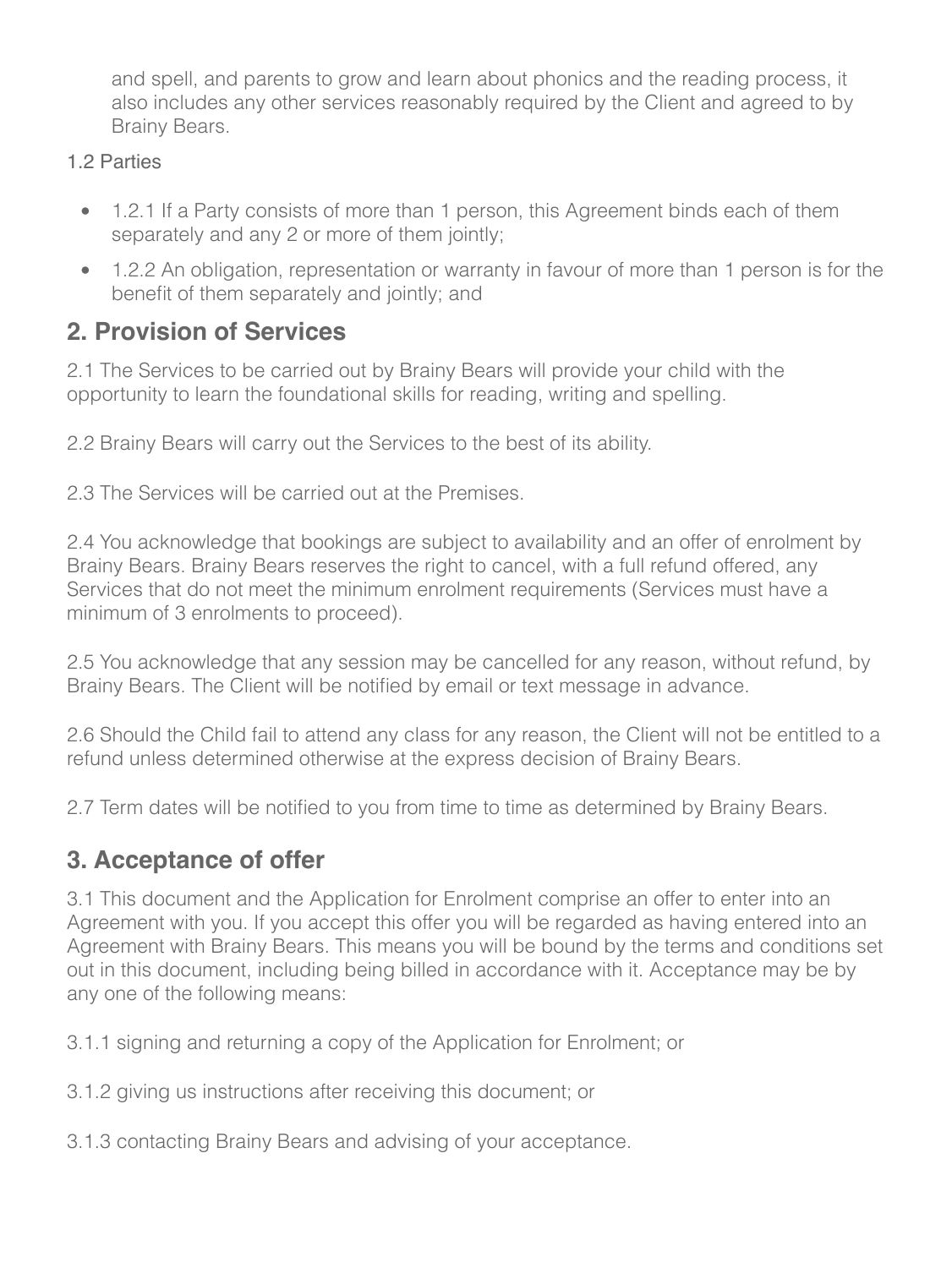### **4. Client's Warranties, Acknowledgment and Indemnity**

4.1 The Client warrants to Brainy Bears that any information provided to Brainy Bears will be accurate.

4.2 The Client indemnifies Brainy Bears keeps Brainy Bears indemnified against all and any actions, suits, claims, damages or loss sustained by or brought against Brainy Bears either directly or indirectly as a result of any breach by the Client of this Agreement or as a result of any damage caused by the Client to Brainy Bears.

#### **5. Terms of Payment**

5.1 The Client agrees to pay to Brainy Bears the full amount of the Costs together with any applicable GST without set off or cross claim.

5.2 Payment of the Costs is required in full prior to the Services being provided or the commencement of each term.

5.3 Brainy Bears may charge interest on the Costs and all amounts not paid by the Client by the due date at the rate per annum equal to the Commonwealth Bank of Australia Standard Variable Rate applicable to home loans at the time the amount is overdue plus 5% per annum from and including the due date to the date of the actual receipt of payment.

5.4 The right to demand payment of interest is without prejudice to any other right and remedies that Brainy Bears may have in respect of a failure to make payment by the Client under this Agreement.

5.5 The Client is not entitled to withhold or reduce payment of the Costs on the basis of any set off or cross demand however so arising. Standard Terms & Conditions of Enrolment

5.6 The Client agrees to pay on demand as liquidated damages to Brainy Bears any costs or expenses Brainy Bears incurs as a result of a breach of this Agreement by the Client including legal costs in respect of recovery of any outstanding Costs on a solicitor and own client basis.

5.7 If the Client fails to pay the Costs by the due date Brainy Bears can suspend the Services until payment in full of all outstanding Costs is made. Upon the suspension of the Services in the circumstances described herein, the Client acknowledges that Brainy Bears will not be liable for any loss or damage suffered by the Client in respect of that suspension.

5.8 The Costs charged by Brainy Bears are subject to change. Any such changes will be notified to the Client at least 14 days in advance of the change taking effect.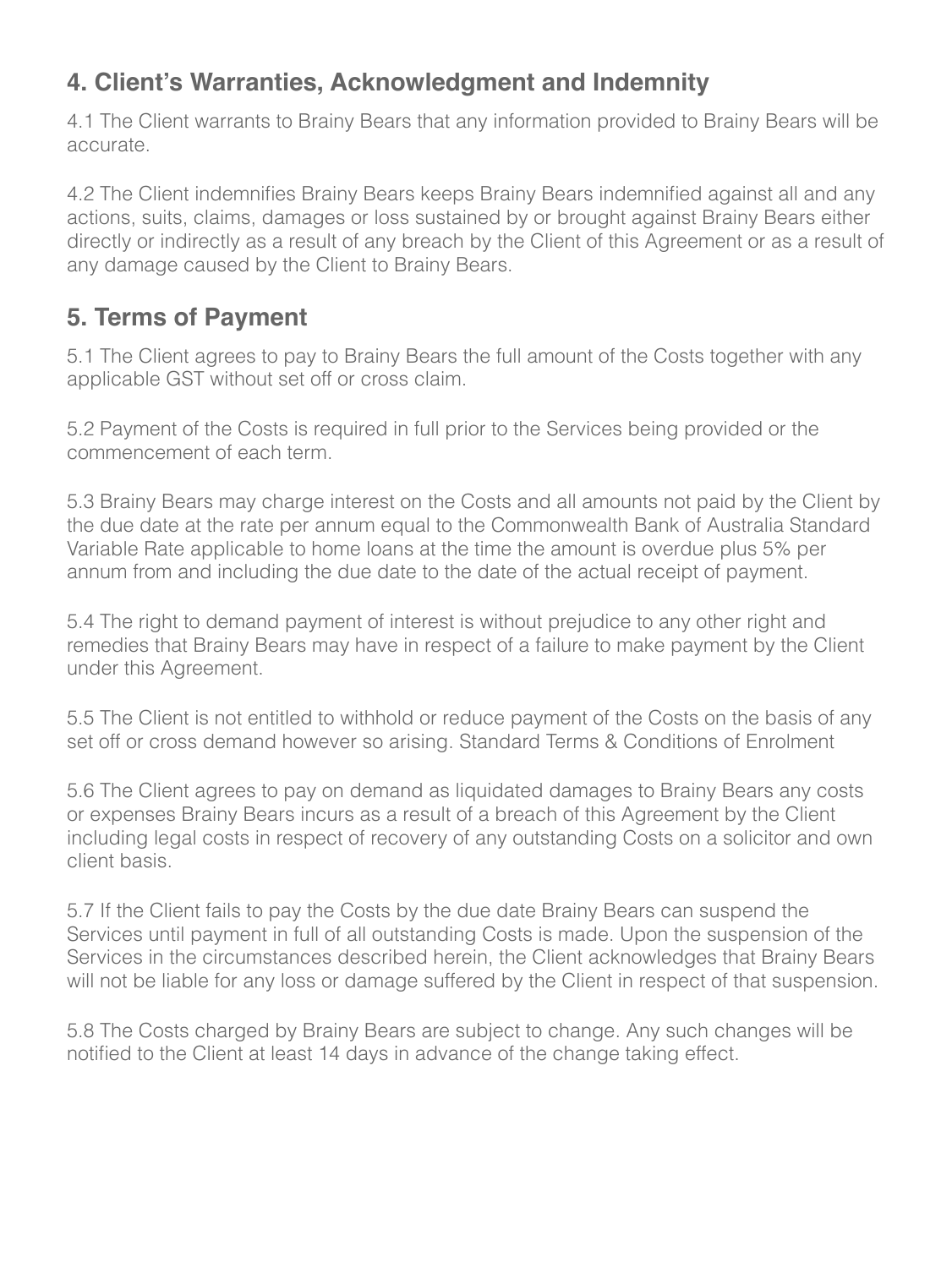#### **6. Exclusion of Conditions and Warranties and Limitation of Liability**

6.1 To the full extent permitted by law Brainy Bears excludes all implied terms and conditions and warranties including, without limitation, terms, conditions and warranties implied by Commonwealth or State legislation.

6.2 Brainy Bears and the Client agree that in the event of the Client suffering any loss (including economic loss), damage, costs, expense or claim however so arising as a result of the Agreement or the Services, Brainy Bears shall not be liable under any circumstances for any direct, indirect, economic, special or consequential loss or damage of any nature whatsoever to the Client however so arising.

### **7. Termination**

7.1 The Agreement may be terminated by agreement between the parties in writing. 7.2 Brainy Bears may terminate this Agreement and cease to provide the Services for any reason including, but not limited to, if you:

7.2.1 breach the Agreement;

7.2.2 require Brainy Bears to act unlawfully or unethically;

7.2.3 fail to give Brainy Bears adequate instructions, information and/or resources;

7.2.4 fail to pay any Costs bills pursuant to this Agreement; and/or

7.2.5 fail to accept advice we give you.

7.3 If this Agreement is terminated by Brainy Bears or by you, Brainy Bears is entitled to all outstanding fees and costs up to the termination.

#### **8. No Advice**

8.1 Brainy Bears is not qualified to provide medical or professional advice and will not do so on any occasion.

8.2 You agree not to rely upon any statement by Brainy Bears as medical or professional advice.

8.3 Medical or professional advice for your child/ren is important. It is in your interest to obtain any such advice that you may require.

# **9. Reservation of ownership of copyright**

9.1 All copyright in documents that Brainy Bears produce in the course of providing the Services is retained by Brainy Bears.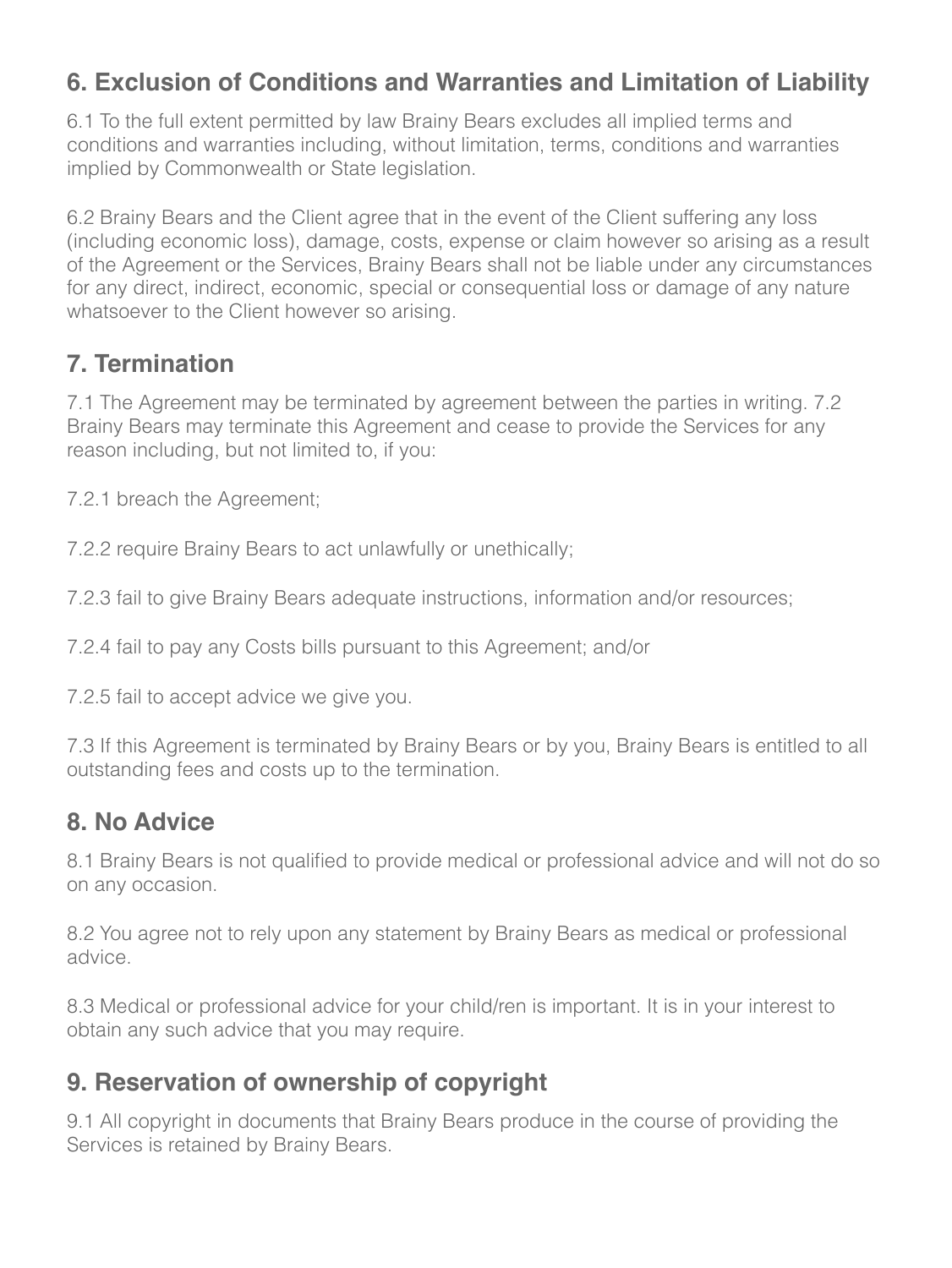# **10. Joint and several liability of Client**

10.1 When two or more parties are named as the Client in this Agreement, then each of you agree to be bound jointly and severally.

### **11. Refund Policy**

11.1 Refunds will be considered by Brainy Bears on a case by case basis and will be at the sole discretion of Brainy Bears.

# **12. Privacy Act**

12.1 All enrolment information provided to Brainy Bears will be kept secure in accordance with the Privacy Act 1988 and our Privacy Policy. A copy of the Privacy Policy will also be provided on request.

12.2 The Client acknowledges that Brainy Bears may disclose the Personal Information of themselves or their Child to its associated entities, government agencies and other third parties for the purpose of providing the Services in accordance with these terms and conditions.

### **13. Medical Acknowledgements and consents**

13.1 In the event of a medical issue, Brainy Bears may seek assistance from hospital or emergency services at the Client's expense.

13.2 The Client accepts any decision by Brainy Bears that their child is contagious or too ill to attend a session and the Client agrees to ensure their child is collected promptly after being informed of such a decision. The Client understands that the Costs must still be paid for this day or any subsequent day where their child is absent.

13.3 The Client agrees to provide current information and continuous disclosure to Brainy Bears of any of the child's medical conditions, including allergies, sensitivities or immunisation history.

13.4 In the event of any illness or injury to the child, and if in the opinion of Brainy Bears it is necessary to do so, you authorise Brainy Bears to seek urgent: – Medical or dental treatment; – Assistance from any person nominated on the child's application for enrolment; – Ambulance transportation.

13.5 The Client agrees that Brainy Bears will not be responsible for administering medication or treatment to the child in any circumstances, save for at the express decision of Brainy Bears.

13.6 The Client consents to the Child being photographed and/or filmed at the Premises or while in the care of Brainy Bears and any resulting images, together with the Child's first name, being used by Brainy Bears in connection with the Services.